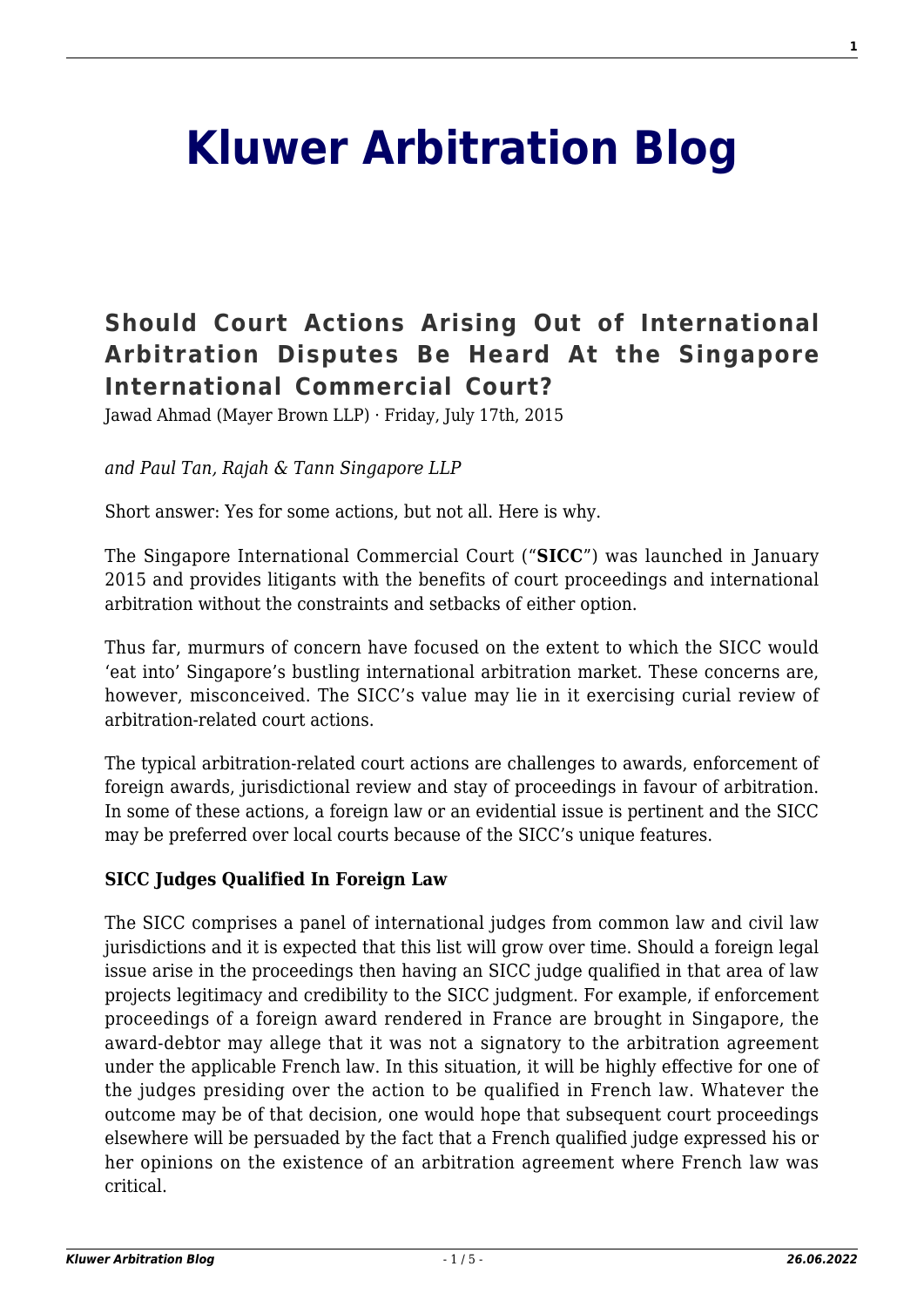Additionally, unlike in ordinary court proceedings, questions of foreign law at the SICC can be determined on the basis of submissions by counsel instead of expert opinions, which saves costs. The SICC also permits, in certain circumstances, foreign lawyers to appear before the SICC and, thus, foreign counsel could follow a dispute from arbitration to court proceedings.

# **Non-Domestic Rules Of Evidence Can Apply**

Subject to the Rules of Court, the SICC may depart from Singapore rules of evidence. Presently, the only means by which other rules of evidence shall apply will be through party agreement. Foreign parties may find this appealing because the SICC can be liberated from domestic rules of evidence.

A poignant illustration of the application of domestic rules of evidence may be found in the context of the admission of fresh evidence under a *de novo* jurisdictional review of an investment arbitration seated in Singapore. This was one criticism that the authors made against the Singapore High Court's ruling in *Government of the Lao People's Democratic Republic v Sanum Investments Ltd* [2015] 2 SLR 322 which concerned a jurisdictional review arising out of an Award on Jurisdiction by an investment arbitral tribunal (read the post [here](http://kluwerarbitrationblog.com/blog/2015/02/04/singapore-court-reviews-investment-arbitral-tribunals-decision-on-jurisdiction-what-standard-should-apply-as-to-evidence-2/)). The High Court admitted new evidence based on a relaxed version of the *Ladd v Marshall* [1954] EWCA 1 test which was influential to the outcome. It may not be desirable to strictly impose local evidential rules on investment disputes that have no connection to the jurisdiction of the reviewing court and, thus, the SICC's flexibility towards the applicable rules of evidence would make it a more attractive forum for arbitration-related court proceedings.

## **SICC Can Attract More International Arbitrations**

As a broader point flowing from the above, the SICC is of an international character and would promote the notion of arbitration as a "delocalised" form of dispute resolution. This has the potential to attract more investment disputes to Singapore given its international character. In particular, it ameliorates the risk of any parochialism associated with national courts exercising curial control over investment disputes commenced under the UNCITRAL Arbitration Rules. This would bring investment disputes seated in Singapore closer to the delocalised ICSID Convention whereby the only means for recourse against the award is through an annulment committee. The SICC is also appropriate for international commercial arbitrations for precisely the same reasons – reducing the risks of parochialism and ensuring that Singapore arbitrations are guided only by international standards.

It is not uncommon for national judiciaries (perhaps by training or instinct) to reason their decisions on international law issues from a domestic perspective. For instance, the majority's opinion in the U.S. Supreme Court in *Re BG Group plc v. Republic of Argentina BG Group Plc. v. Republic of Argentina*, (no. 12-138, 572 U.S. (Mar. 5, 2014), Opinion of the Court) had treated the UK-Argentina BIT as a contract entered into by private parties – as opposed to an international treaty entered into by states – and had applied legal presumptions derived from American law and not the 1969 Vienna Convention on the Law of Treaties.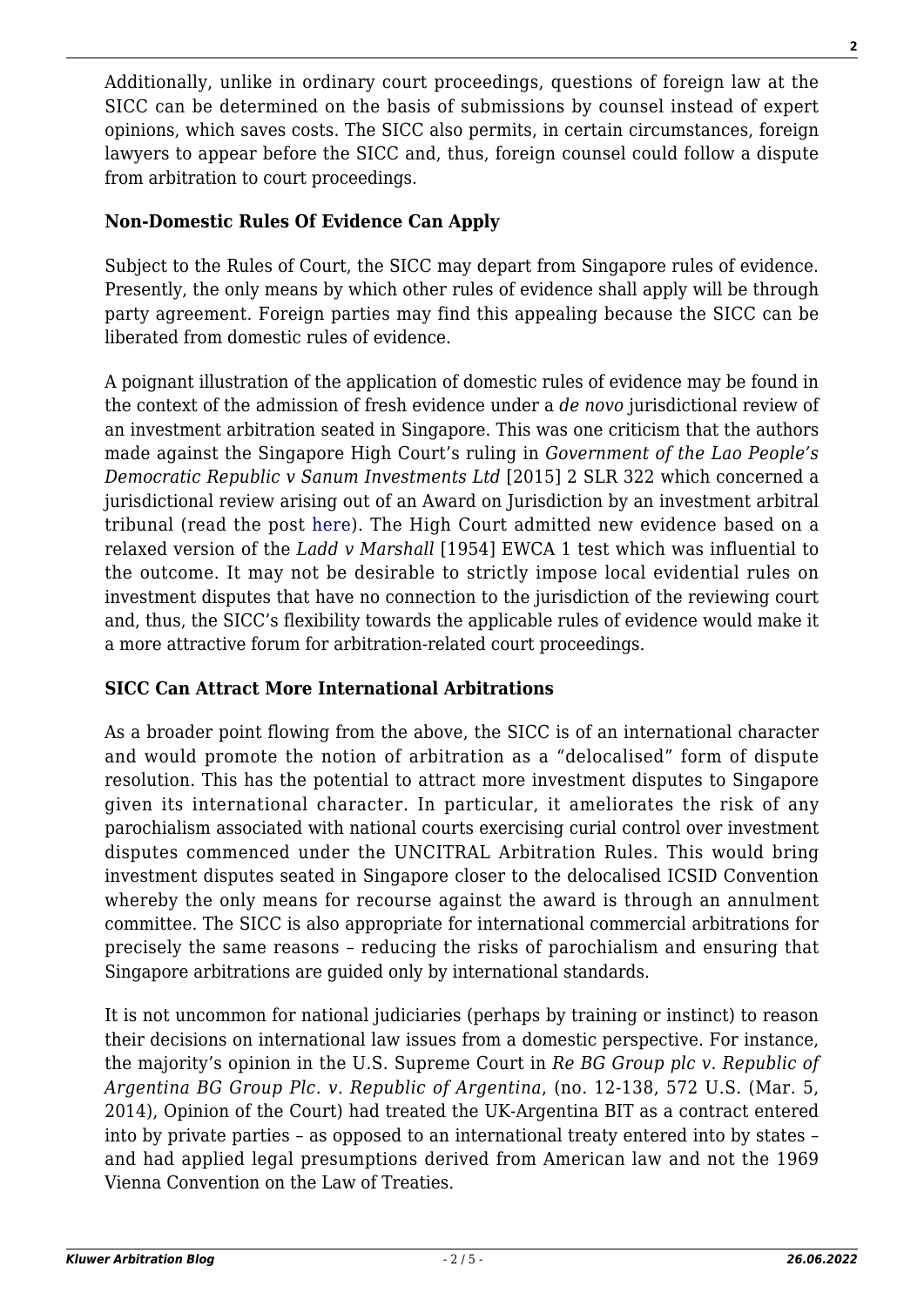#### **No subject-matter jurisdiction issues**

As a division of the High Court of Singapore, the SICC has jurisdiction over any action provided the following conditions are satisfied:

(a) The action is one that the High Court may hear and try in its original civil jurisdiction:

(b) The action satisfies such other conditions as the Rules of Court may prescribe; and

(c) The action is international and commercial in nature.

With respect to conditions (a) and (b), arbitration-related court actions can be heard and tried at the High Court in its original civil jurisdiction. The SICC would also have the same judicial powers as the High Court.

With respect to condition (c), the requirements for a claim to be international means that the claim has an international component:

(a) The parties have a written jurisdiction agreement providing for the resolution of a claim by the SICC and, at the time when the agreement was concluded, the parties have their places of business in different States;

(b) None of the parties have their places of business in Singapore;

(c) One of the following places is situated outside any State in which any of the parties have their places of business:

(i) Any place where a substantial part of the obligations of the commercial relationship between the parties that is to be performed; or

(ii) Any place with which the subject-matter of the dispute is most closely connected.

(d) Or whether the parties have expressly agreed that the subject matter relates to more than one State.

(Order 110, Rule 1 (2) of the Rules of Court)

A claim is commercial in nature if the subject-matter of the claim arises out of a relationship of a commercial nature. The Rules of Court provide a non-exhaustive list of types of transactions: distribution agreements, an exploitation concession, joint venture or any other form of industrial or business co-operation, investment, financing, banking or insurance.

Thus, the SICC appears to cater for the same types of disputes that could be subject to an international arbitration dispute in Singapore.

## **How arbitration-related court actions will come before the SICC**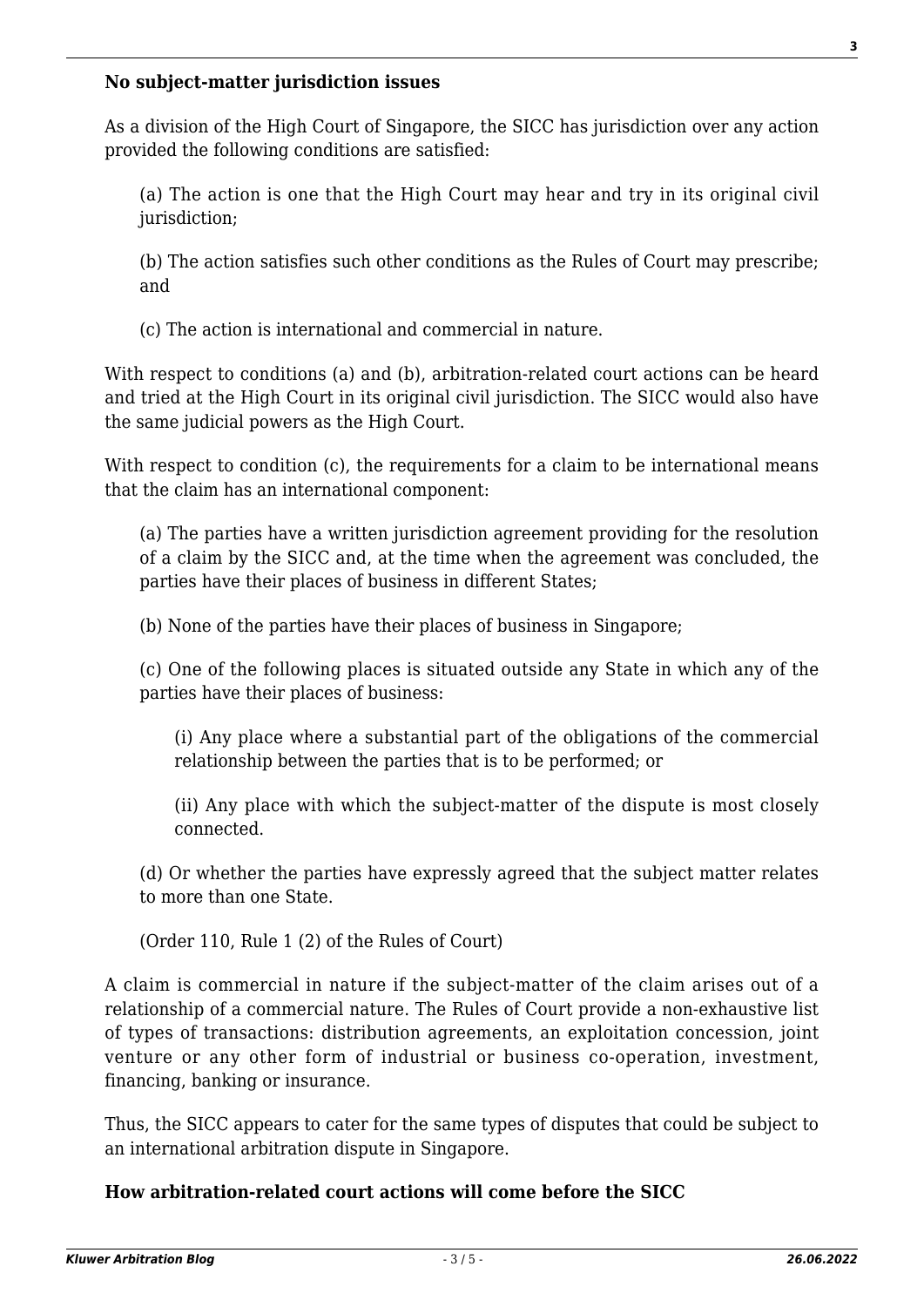Currently, there are only three ways:

(a) Parties could, conceivably, agree in their dispute resolution clause to have all court-actions arising out of any arbitration seated in Singapore to be heard at the SICC;

(b) Absent such a prior agreement, once a dispute has arisen and proceedings have commenced at the Singapore High Court the parties can agree that the matter be transferred to the SICC; and

(c) The Singapore High Court has inherent jurisdiction to transfer a case to the SICC.

Having launched this year, it is unlikely for parties to designate the SICC as the preferred curial court in their dispute resolution clauses. Subject to how the SICC's reputation develops, this sentiment may change. It is also unlikely for acrimonious parties to come to any agreement once a dispute has arisen. Thus, the Singapore High Court will need to take lead in transferring the cases to the SICC in the first instances.

## **Conclusion**

Not all arbitration-related court actions may need to be heard at the SICC since some cases will not require the SICC's unique features. For instance, a challenge to the award on the basis that procedural due process was not respected (for example, insufficient time to present evidence) could be heard either before the Singapore High Court or the SICC. This type of challenge, however, would not trigger any foreign law or evidential issues and, thus, there would be no greater value added in having the SICC hear the case over the Singapore High Court. This type of challenge would also have less risk of parochialism because the inquiry would be restricted to the procedural conduct of the arbitration. Moreover, some cases will arise between local parties and, as far as perception goes, it would be appropriate for the Singapore High Court to hear the case. In this sense, both the SICC and the local high court serve complementary purposes in catering for all types of arbitration-related actions. Combined they can solidify Singapore's place as a leading destination for international disputes.

#### **Profile Navigator and Relationship Indicator**

*To make sure you do not miss out on regular updates from the Kluwer Arbitration Blog, please subscribe [here](http://arbitrationblog.kluwerarbitration.com/newsletter/). To submit a proposal for a blog post, please consult our [Editorial Guidelines.](http://arbitrationblog.kluwerarbitration.com/editorial-guidelines/)*

Offers 6,200+ data-driven arbitrator, expert witness and counsel profiles and the ability to explore relationships of 13,500+ arbitration practitioners and experts for potential conflicts of interest.